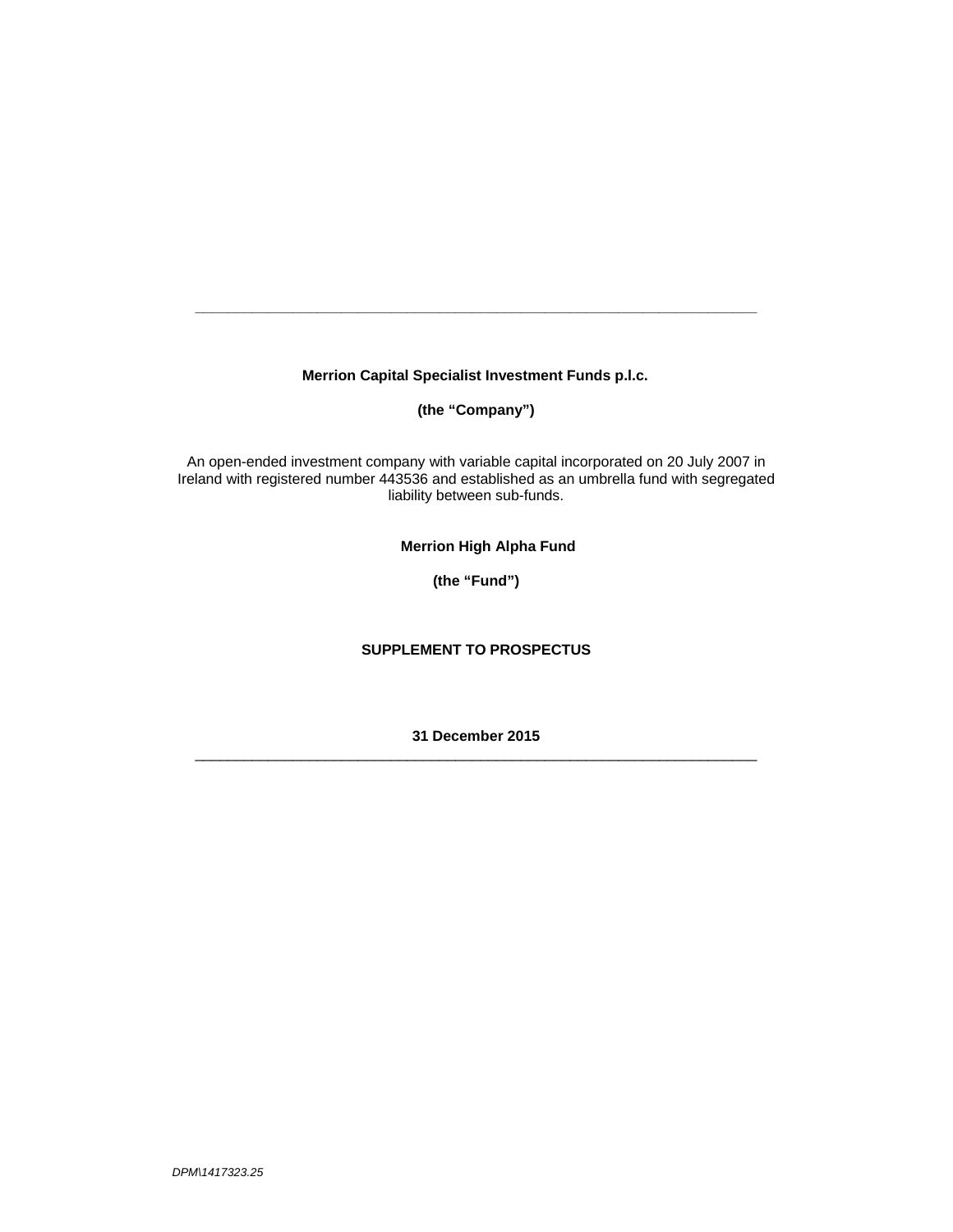**This Supplement relates to the Merrion High Alpha Fund and forms part of the Prospectus for the Merrion Capital Specialist Investment Funds p.l.c. This Supplement must be read in the context of, and together with, the Prospectus. In particular, investors should read the risk factors set out in the Prospectus.** 

**A redemption fee of up to 5% of the redemption price may, at the absolute discretion of the Directors, be charged in respect of a redemption of shares by an investor. It is expected that any redemption fee would only be charged in exceptional market circumstances.** 

**The Company has been authorised by the Central Bank to market solely to Qualifying Investors. The authorisation of the Company by the Central Bank is not an endorsement or guarantee of the Company by the Central Bank nor is the Central Bank responsible for the contents of this Supplement. The Central Bank shall not be liable by virtue of its authorisation of the Company or by reason of its exercise of the functions conferred on it by legislation in relation to the Company for any default of the Company. In addition, the authorisation of the Company by the Central Bank shall not constitute a warranty by the Central Bank as to creditworthiness or financial standing of the various parties to the Company.** 

**With the exception of investors who qualify as "Knowledgeable Employees" (as defined in the Prospectus), the minimum aggregate subscription amount is €100,000 and an investment in the Fund may only be made by an investor who meets the Qualifying Investor criteria (defined below) and is aware of the risks involved in the proposed investment and of the fact that inherent in such investments is the potential to lose all of the sum invested.** 

**The Company (of which the fund forms a part) has been authorised as a Qualifying Investor Alternative Investment Fund ("QIAIF") under the Central Bank's AIF Rulebook. Accordingly, the Company has been authorised by the Central Bank to market solely to Qualifying Investors. Accordingly, while the Company is authorised by the Central Bank, the Central Bank has not set any limits or other restrictions on the investment objectives, the investment policies or on the degree of leverage which may be employed by the Company nor has the Central Bank reviewed this Supplement. The Company must comply with the aim of spreading investment risk in accordance with section 253(2)(A) of Part XIII of the Companies Act 1990 (as amended). Investment in the Company should not constitute the sole or the main investment of an investor's portfolio. An investment in the Shares has the potential for above average risk and is therefore suitable only for Qualifying Investors who are in a position to take such risk. The Risk Factors for an investor to consider are set out on page 10 herein.** 

**Investors should note that since transferable securities may depreciate as well as appreciate in value, no assurance can be given by the Company or the Directors or any of the persons referred to in the Prospectus that the Company will attain its objectives. The price of Shares in the Fund, in addition to the income therefrom, may decrease as well as increase. Accordingly, an investment should only be made where the investor is or would be in a position to sustain any loss of such investment. The difference at any one time between the sale and repurchase price of the Shares in the Fund means that the investment should be regarded as medium to long term.** 

**Prospective investors should be aware that investment in the Fund carries an aboveaverage degree of risk and the price of Shares may go down as well as up. The Fund is only suitable for investment by investors who are aware of and understand the risks involved and are in a position to take such risks.**

**Shareholders should note that all or part of the management fee and expenses of a Fund may be charged to the capital of a Fund as set out herein Supplement. This may have the effect of lowering the capital value of a Shareholder's investment. Thus on redemptions of holdings Shareholders may not receive back the full amount invested.**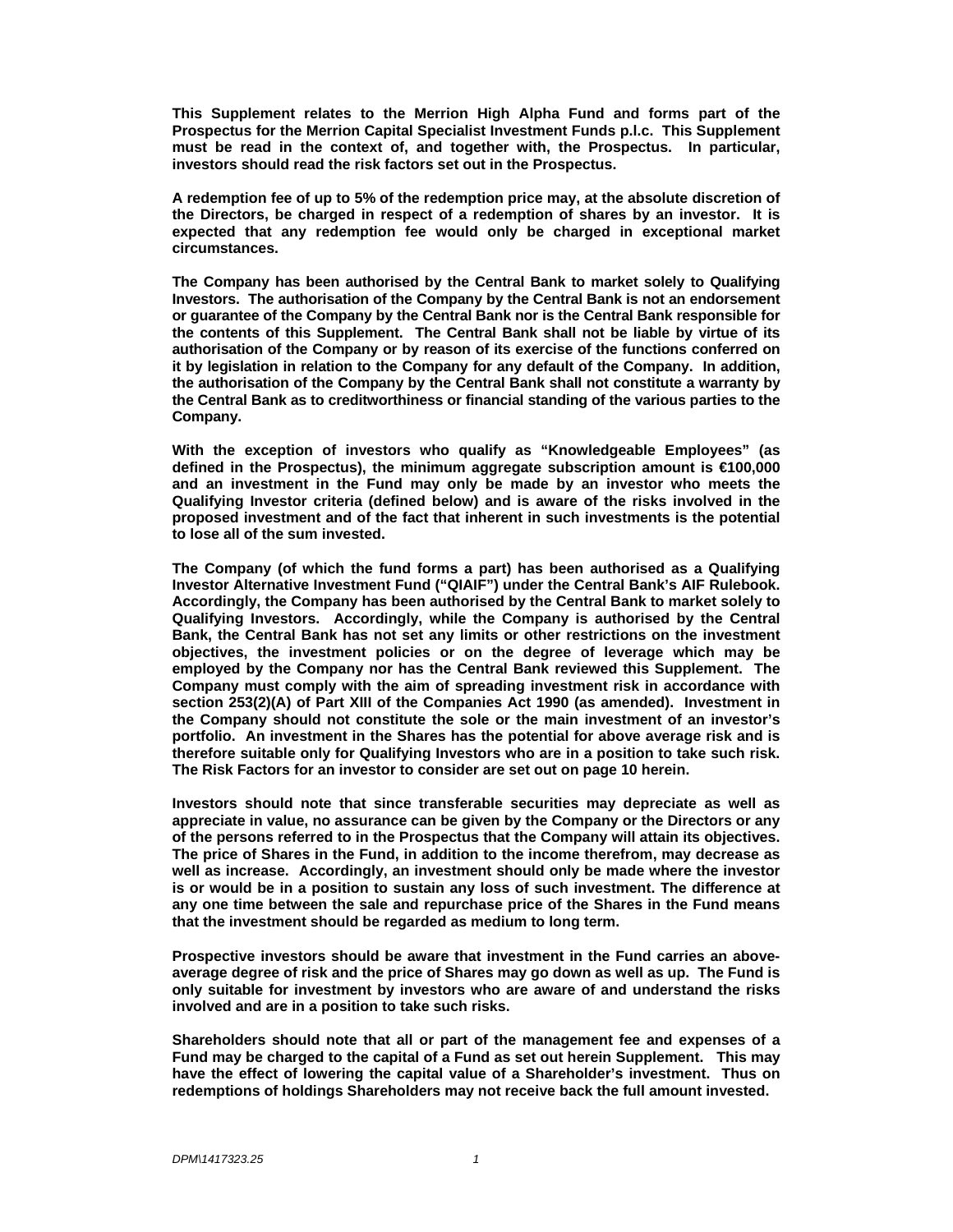Potential investors should consult, and must rely on, their own professional tax, legal and investment advisers as to matters concerning the Company and their investment in the Company.

The Directors of the Company, whose names appear in the Prospectus, accept responsibility for the information contained in this Supplement. To the best of the knowledge and belief of the Directors (who have taken all reasonable care to ensure that such is the case), the information contained in this Supplement is in accordance with the facts and does not omit anything likely to affect the import of such information.

Unless otherwise stated, all capitalised terms shall have the same meaning herein as in the Prospectus.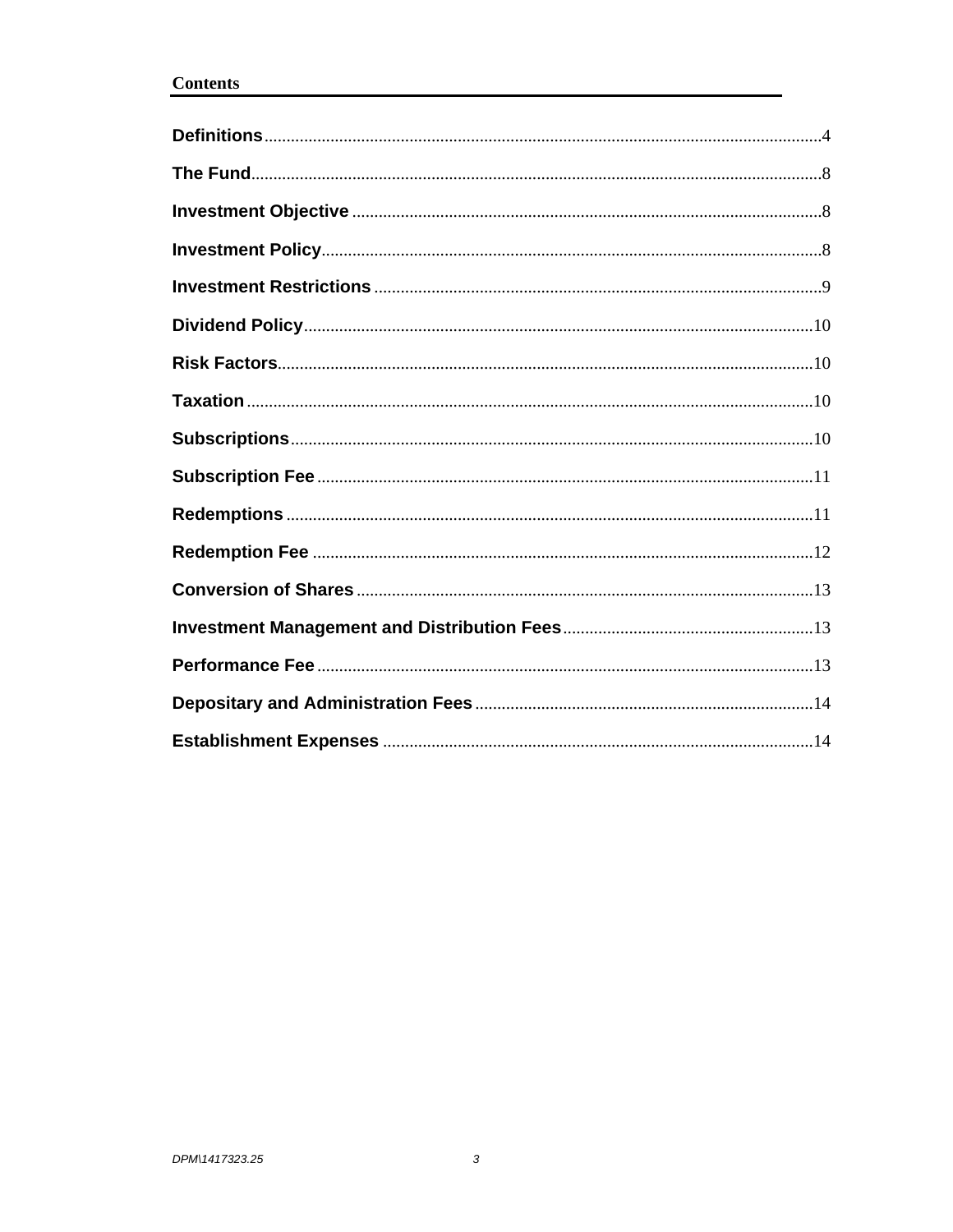# **Definitions**

The following definitions apply throughout this Supplement unless the context requires otherwise:

| "AIFMD"              | means Directive 2011/61/EU on alternative<br>investment fund managers and amending<br>Directives 2003/41/EC and 2009/65/EC and<br>Regulations (EC) No 1069/2009 and (EU) No<br>1095 2010 ("Level 1"), as supplemented by<br>Commission Delegated Regulations (EU) No.<br>231/2013 of 19 December 2012 ("Level 2") and<br>implemented in Ireland pursuant to the European<br>Union (Alternative Investment Fund Managers)<br>Regulations 2013, as may be amended from<br>time to time: |
|----------------------|---------------------------------------------------------------------------------------------------------------------------------------------------------------------------------------------------------------------------------------------------------------------------------------------------------------------------------------------------------------------------------------------------------------------------------------------------------------------------------------|
| "AIF Rulebook"       | means the rulebook published by the Central<br>Bank which sets out the operating conditions<br>and rules applicable to alternative investment<br>fund managers, depositaries and AIFs under<br>AIFMD (including any amendments or updates<br>made in relation thereto);                                                                                                                                                                                                               |
| "Business Day"       | means unless determined by the Directors and<br>notified in advance to Shareholders, a day<br>excluding Saturday or Sunday on which banks<br>are normally open for business in Dublin;                                                                                                                                                                                                                                                                                                |
| "Central Bank"       | means the Central Bank of Ireland or any<br>successor thereto;                                                                                                                                                                                                                                                                                                                                                                                                                        |
| "Closing Date"       | was 10 August 2007;                                                                                                                                                                                                                                                                                                                                                                                                                                                                   |
| "Dealing Day"        | means the first Business Day of each calendar<br>quarter, and such other Business Days as the<br>Directors may in their<br>absolute discretion<br>determine<br>notify<br>and<br>advance<br>in<br>to<br>Shareholders:                                                                                                                                                                                                                                                                  |
| "Distributor"        | means such person or persons as may be<br>appointed by the Company (and notified to the<br>Central Bank) from time to time to distribute<br>Shares in the Fund;                                                                                                                                                                                                                                                                                                                       |
| "Fund"               | means the Merrion High Alpha Fund;                                                                                                                                                                                                                                                                                                                                                                                                                                                    |
| "Initial Offer"      | means the initial offer of Shares in the Fund<br>which commenced at 9.30 am (Irish time) on 8<br>August 2007 and closed at 5.00 pm (Irish time)<br>on the Closing Date;                                                                                                                                                                                                                                                                                                               |
| "Investment Manager" | means Merrion Capital Investment Managers<br>Limited, which has been appointed by the<br>Company as the investment manager and<br>authorised Alternative Investment Fund Manager<br>pursuant to AIFMD in respect of the Company in<br>accordance with the requirements of the Central<br>Bank;                                                                                                                                                                                        |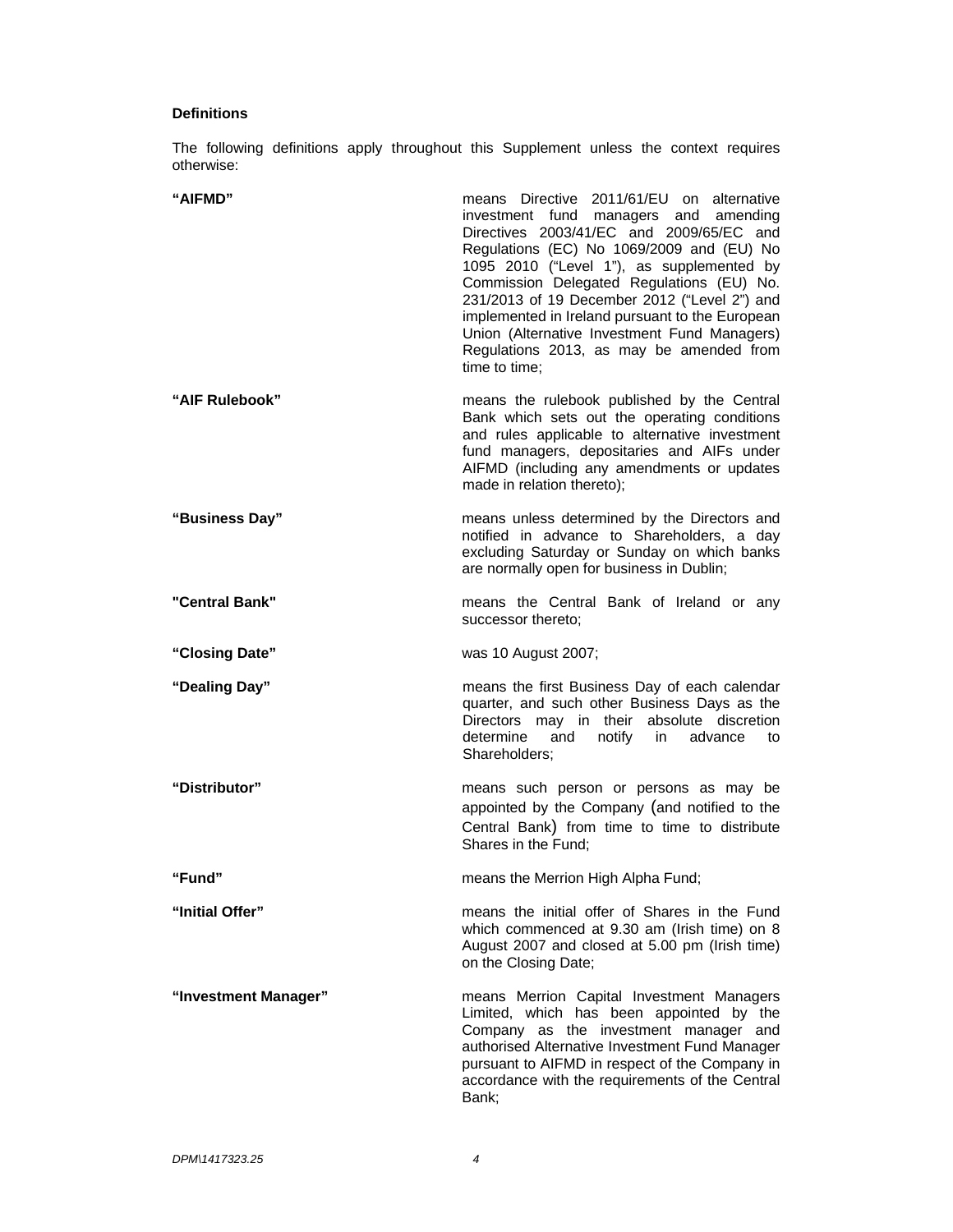**"Knowledgeable Employee"** means an investor who has satisfied the following conditions:

- (a) the investor is the AIFM or any company appointed to provide investment management or advisory services to the Company;
- (b) the investor is a director of the AIFM or any company appointed to provide investment management or advisory services to the Company; or
- (c) the investor is an employee of the AIFM or any company appointed to provide investment management or advisory services to the Company and is directly involved in the investment activities of the Company or is a senior employee of the AIFM or any company appointed to provide investment management or advisory services to the Company and has experience in the provision of investment management services (and the AIFM is satisfied that the investor falls within these criteria);
- (d) and who certifies in writing to the Company that:
	- (i) they are availing of the exemption from the Minimum Initial Subscription requirement of €100,000 on the basis that they are a "Knowledgeable Employee" as defined above;
	- (ii) they are aware that each Fund is normally marketed solely to Qualifying Investors who are subject to a Minimum Initial Subscription of €100,000;
	- (iii) they are aware of the risk involved in the proposed investment; and
	- (iv) they are aware that inherent in such investment is the potential to lose all of the sum invested;

**"Minimum Holding"** means a minimum holding of €100,000 or such other amount as may be determined by the Directors;

**"Minimum Redemption"** means €25,000 or such other lesser amount as may be determined by the Directors;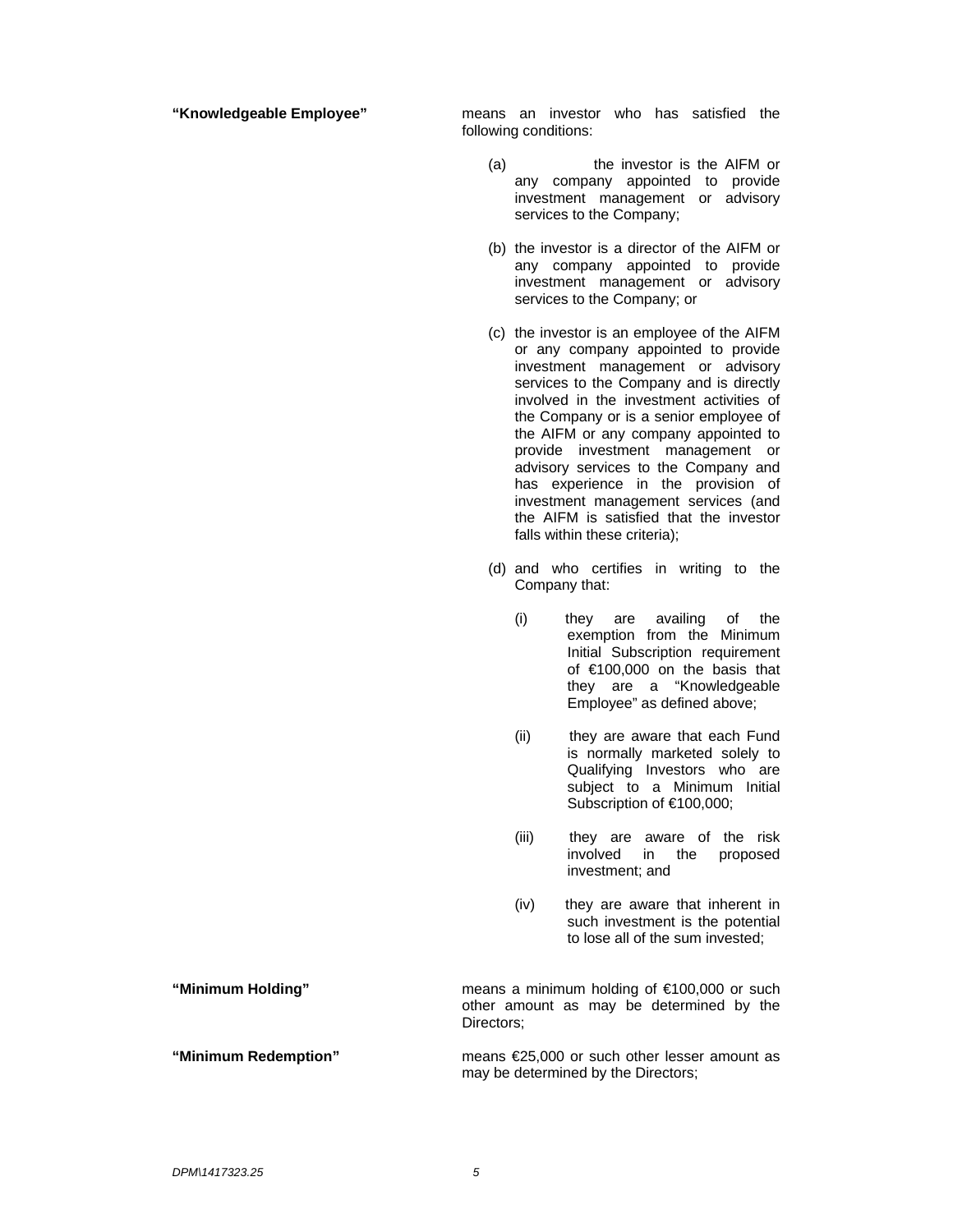| "Minimum Subscription"            | means $\epsilon$ 100,000 or such other amount as the<br>Directors may determine;                                                                                                                                                                                                                                                                                                                                                |
|-----------------------------------|---------------------------------------------------------------------------------------------------------------------------------------------------------------------------------------------------------------------------------------------------------------------------------------------------------------------------------------------------------------------------------------------------------------------------------|
| "Minimum Subsequent Subscription" | means €25,000 or such lesser amount as the<br>Directors may determine;                                                                                                                                                                                                                                                                                                                                                          |
| "Performance Period"              | means each 12 month period commencing on 1<br>January and ending on and including 31<br>December of each year provided that, from 1<br>January 2016, the Performance Period shall be<br>each calendar quarter (namely each of, the three<br>month periods of 1 January to 31 March, 1 April<br>to 30 June, 1 July to 30 September and 1<br>October to 31 December) inclusive of the first<br>and last day in each such quarter; |
| "Prospectus"                      | means the prospectus of the Company dated 22<br>December 2014 as amended by way of<br>addendum dated 24 April 2015 and all relevant<br>supplements and revisions thereto;                                                                                                                                                                                                                                                       |
| "QIAIF"                           | Qualifying<br>Investor<br>Alternative<br>means<br>Investment Fund within the meaning of AIFMD.                                                                                                                                                                                                                                                                                                                                  |
| "Qualifying Investor"             | means:                                                                                                                                                                                                                                                                                                                                                                                                                          |
|                                   | (a) an investor who is a professional client<br>within the meaning of Annex II of MiFID; or                                                                                                                                                                                                                                                                                                                                     |
|                                   | (b) an investor who receives an appraisal from<br>an EU credit institution, a MiFID firm or a<br>UCITS management company that the<br>investor has the appropriate expertise,<br>experience and knowledge to adequately<br>understand the investment in the scheme; or                                                                                                                                                          |
|                                   | (c) an investor who confirms in writing that they<br>are an informed investor and provides the<br>following:                                                                                                                                                                                                                                                                                                                    |
|                                   | confirmation (in writing) that the<br>(i)<br>investor has such knowledge<br>of<br>and<br>experience in financial and business matters<br>as would enable the investor to properly<br>evaluate the merits and<br>risks of the<br>prospective investment; or                                                                                                                                                                      |
|                                   | (ii)<br>confirmation (in writing) that the<br>investors business involves, whether for its<br>own account or the account of others, the<br>management, acquisition or disposal of<br>property of the same kind as the property of<br>the Company; or                                                                                                                                                                            |
|                                   | (d) a Knowledgeable Employee; and                                                                                                                                                                                                                                                                                                                                                                                               |
|                                   | who certifies in writing to the Company that they<br>are aware of the risk involved in the proposed<br>investment and of the fact that inherent in such                                                                                                                                                                                                                                                                         |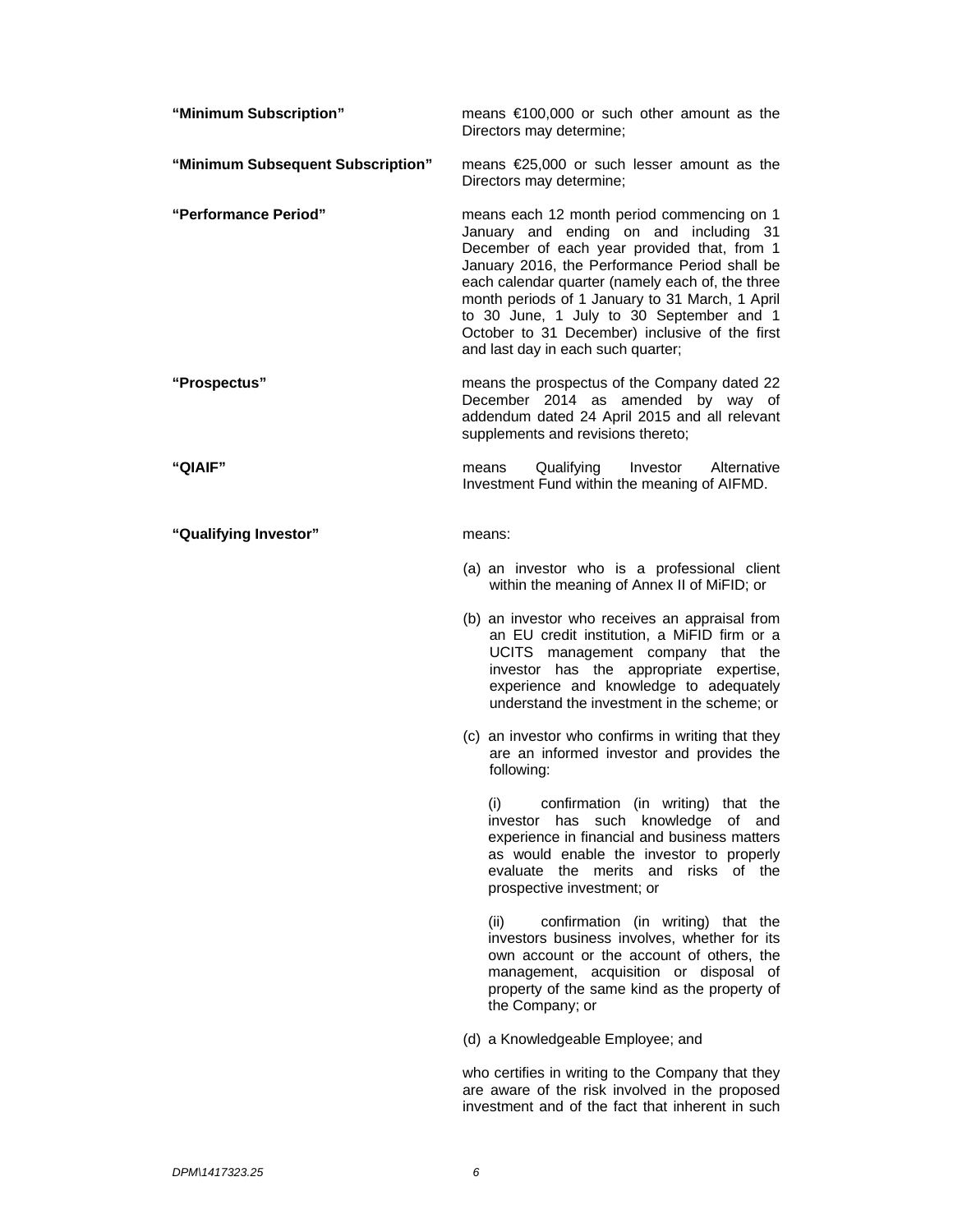|                                 | investments is the potential to lose all of the sum<br>invested.                                                                                                                                                                                                                                                                         |
|---------------------------------|------------------------------------------------------------------------------------------------------------------------------------------------------------------------------------------------------------------------------------------------------------------------------------------------------------------------------------------|
| "Redemption Dealing Deadline"   | means 5.00 pm (Irish time) 30 days in advance<br>of the relevant Dealing Day. If the day 30 days<br>in advance of the relevant Dealing Day is not a<br>Business Day the relevant deadline shall be 5pm<br>(Irish time) on the immediately preceding<br>Business Day or such other deadline as the<br>Directors may determine in advance. |
| "Shares"                        | means the Shares of the Fund:                                                                                                                                                                                                                                                                                                            |
| "Subscription Dealing Deadline" | means, in relation to subscriptions during the<br>Initial Offer, 5.00 pm (Irish time) on the Closing<br>Date and thereafter, 5.00 pm (Irish time) on the<br>second to last Business Day preceding the<br>relevant Dealing Day on which Shares are to be<br>issued:                                                                       |
| "Supplement"                    | means this supplement;                                                                                                                                                                                                                                                                                                                   |
| "Valuation Date"                | means the Business Day immediately preceding<br>each relevant Dealing Day and such other days<br>as the Directors may in their absolute discretion<br>determine, provided there shall be a Valuation<br>Date for every Dealing Day; and                                                                                                  |
| "Valuation Point"               | means 11.00 pm (Dublin time) on each Valuation<br>Date.                                                                                                                                                                                                                                                                                  |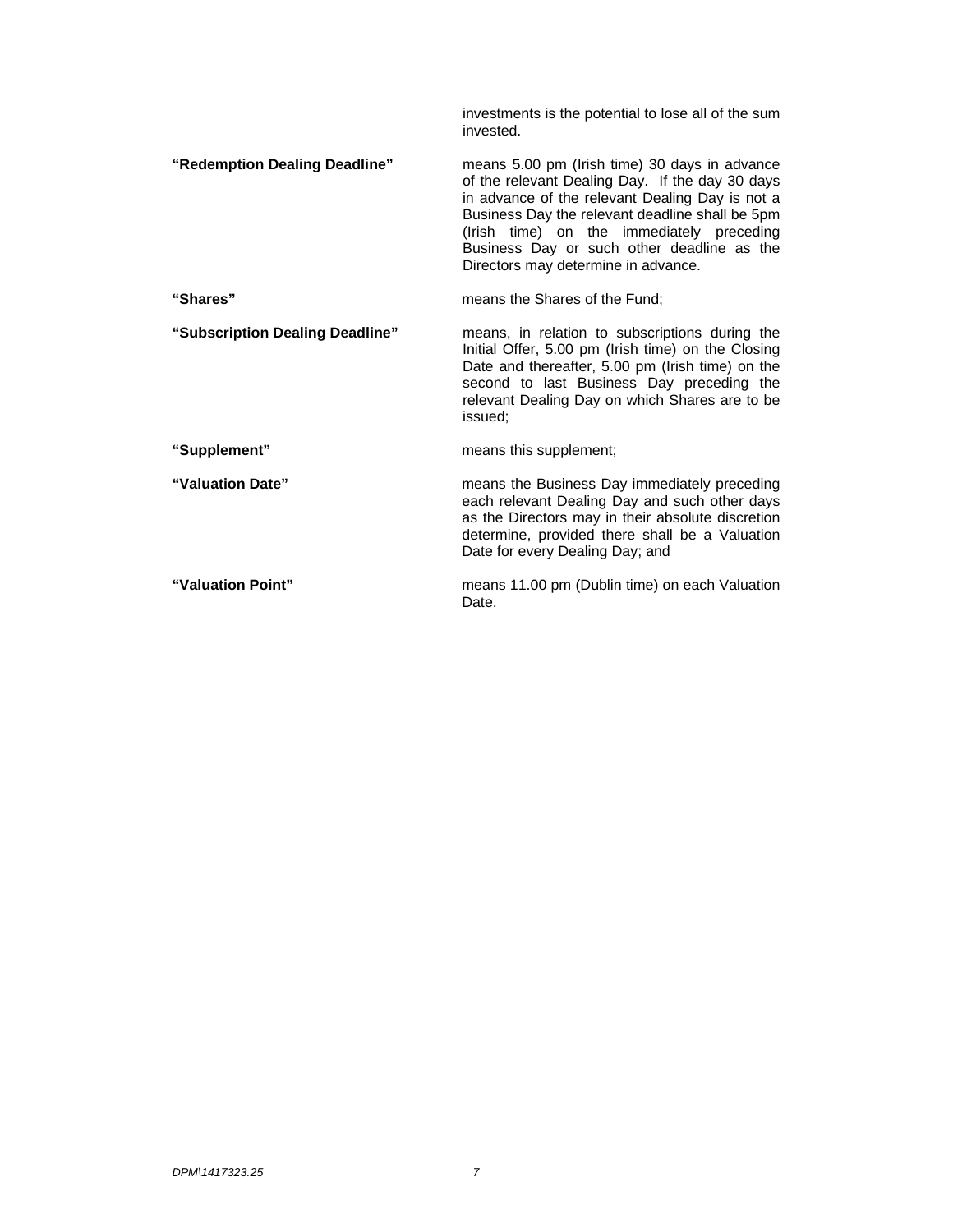## **The Fund**

This Supplement is issued in connection with the offer of the Merrion High Alpha Fund. The Directors of the Company may create new classes of Shares in the Fund from time to time, provided that the creation of any such new class of Shares is notified to and cleared in advance by the Central Bank. A separate pool of assets will not be maintained for each class of Shares.

The Base Currency of the Fund is euro.

#### **Investment Objective**

The Investment Objective of the Fund is to generate superior long term returns by investing directly or indirectly in an actively managed portfolio of global equities, cash, currency exposures and commodities. The Fund may have a long/short exposure, via derivatives (or otherwise), to indices of any of the foregoing asset classes.

#### **Investment Policy**

The Fund may invest directly or indirectly in equities, equity related securities, currency exposures, commodities (through the use of derivatives, futures, options and exchange traded funds (ETFs)) and/or collective investment schemes (including ETFs) with investment policies consistent with the Fund's overall investment strategy. The Fund may gain exposure to any of the foregoing asset classes via derivatives (including swaps, contracts for difference, futures, options and forwards). The Fund will invest in both listed and unlisted equities.

There are no prescribed geographical or sectoral restrictions applicable to the assets that may be acquired. Accordingly, the Fund may invest in equities or equity related securities of companies located in any part of the world and which operate in any industry/sector.

It is anticipated that the Fund may gain exposure to different asset classes by investing in exchange traded funds (ETFs) that are listed or traded on regulated markets. In no circumstances shall the Fund invest more than 40 per cent. of its NAV in any one unregulated collective investment scheme.

The Fund may also maintain a cash balance and invest in money market instruments and other fixed rate securities whether issued by corporate or sovereign entities (including, but not limited to, deposits or treasury bills, demand notes, promissory notes, commercial paper, negotiable certificates of deposit, floating rate notes or any transferable debt securities with a maturity of generally one year or less) without restriction should the Investment Manager determine that market conditions so warrant.

The Investment Manager will vary the proportion of the Fund invested in each of the foregoing asset classes according to its perception of their relative growth potential with a view to optimising the Fund's returns.

Information in relation to certain of the Fund's investments is set out below.

# *ETFs*

Generally an ETF is a fund that tracks an index, but which can be traded like a stock. ETFs typically bundle together the securities that are in an index. As ETFs are traded on stock exchanges, they can be bought and sold at any time during the day (unlike most mutual funds). Their price will fluctuate from moment to moment, just like any other stock's price. ETFs are an efficient means of tracking an index as they have low operating and transaction costs associated with them.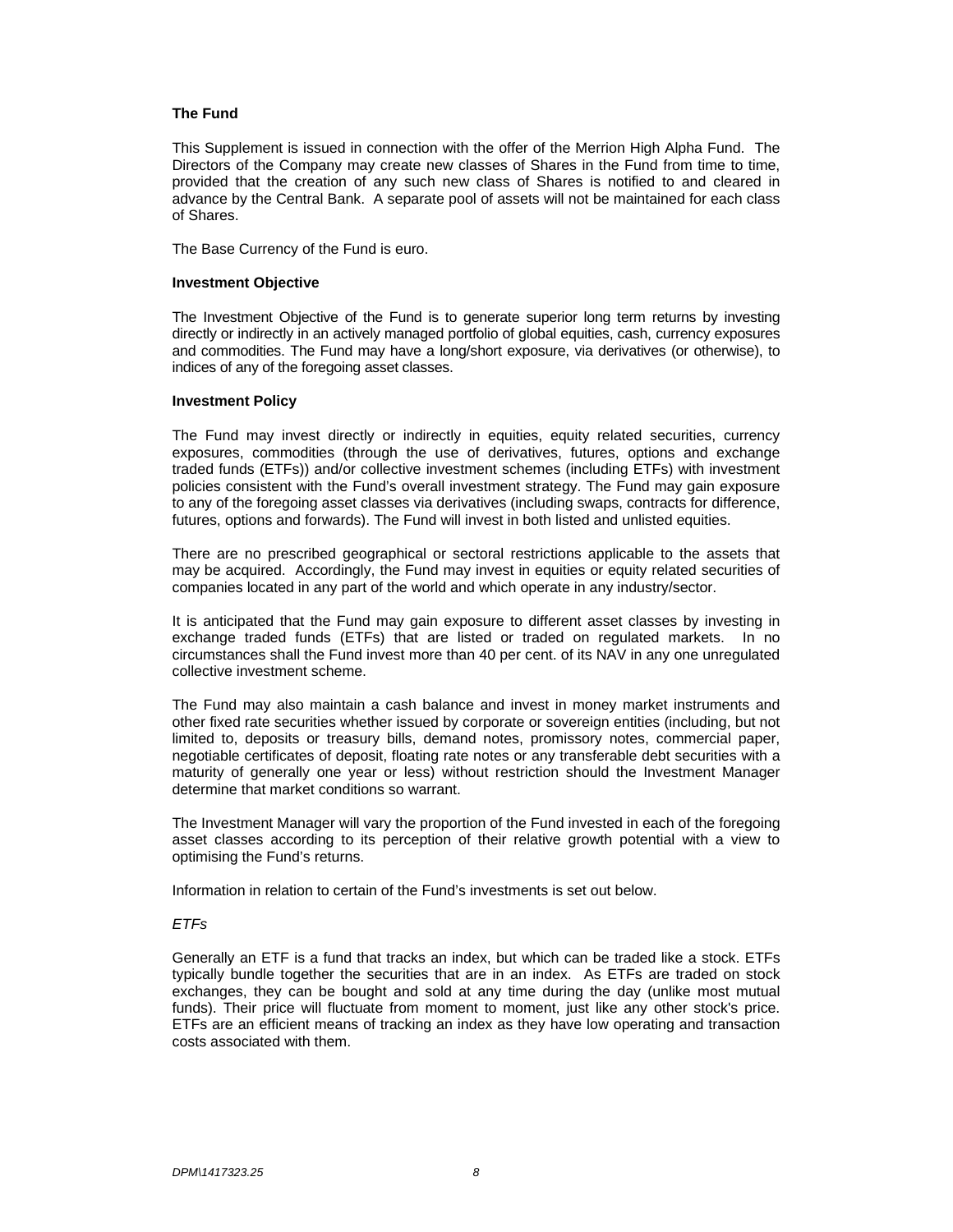#### *Derivatives*

The Fund may enter into derivative transactions including, but not limited to, forwards, futures, options and contracts for difference that are linked to the above mentioned securities. Such derivatives will be deployed where it is considered that their utilisation allows the Fund to obtain the required or desired economic exposure in a more efficient manner or at a lower transaction cost.

A contract for difference is a contract whereby one party agrees to pay to the counterparty the difference in price of a security between two points in time. A contract for difference may be used where this permits the Fund to achieve its investment objectives more efficiently and/or at a lower cost, for example, where a counterparty provides the Fund with exposure to the price movement of a security without the need for such security to be purchased and held in a custody account.

The Fund may also enter into stocklending, repurchase, reverse repurchase and any other techniques and instruments as the Investment Manager may consider appropriate.

#### *Margin/Collateral*

In order to secure its obligations in respect of any derivatives transactions referred to above (whether exchange-traded or OTC), the Fund may be required to post margin/ collateral with a broker or OTC counterparty, whereby such margin/ collateral will be transferred outside the Depositary's custody network.

In circumstances where the Fund is required to post margin or collateral to any counterparty in the manner contemplated above and the margin is held by the counterparty on a proprietary basis, rather than as sub-Depositary to the Fund, the Company will ensure that any such counterparty (or their parent company) shall have a minimum credit rating of A2/P2 or better, as determined by Moody's Investors Service Limited or an equivalent investment grade rating as determined by an internationally recognised rating agency. Furthermore, no more than 40% of the Net Asset Value of the Fund may be held by any such broker or counterparty.

#### **Investment Restrictions**

The Company is categorised as a QIAIF and is governed by the AIF Rulebook applicable to this category of fund. The Central Bank has not set any limits or other restrictions on the investment objectives, the investment policies or on the degree of leverage which may be employed by the Company. However, under the Act, each Fund must manage its assets with the aim of spreading investment risk.

As indicated above, the Directors have not set any specific investment restrictions on the Fund, but will seek to obtain an appropriately diversified and balanced portfolio.

In any case, the Directors have determined that the Fund:

- 1. will not invest in real property, venture capital or take or seek to take legal or management control of the issuer of any of its underlying investments; and
- 2. will not acquire shares carrying voting rights which would enable it to exercise significant influence over the management of an issuing body.

#### **Leverage and Borrowing Policy**

It is not anticipated that the Fund will utilise any borrowing. The Fund will not utilise leverage directly at the level of its investments. However, the Fund may:

(i) utilise derivatives, and in particular, forwards, futures, options, contracts for difference, stocklending, repurchase and reverse repurchase for efficient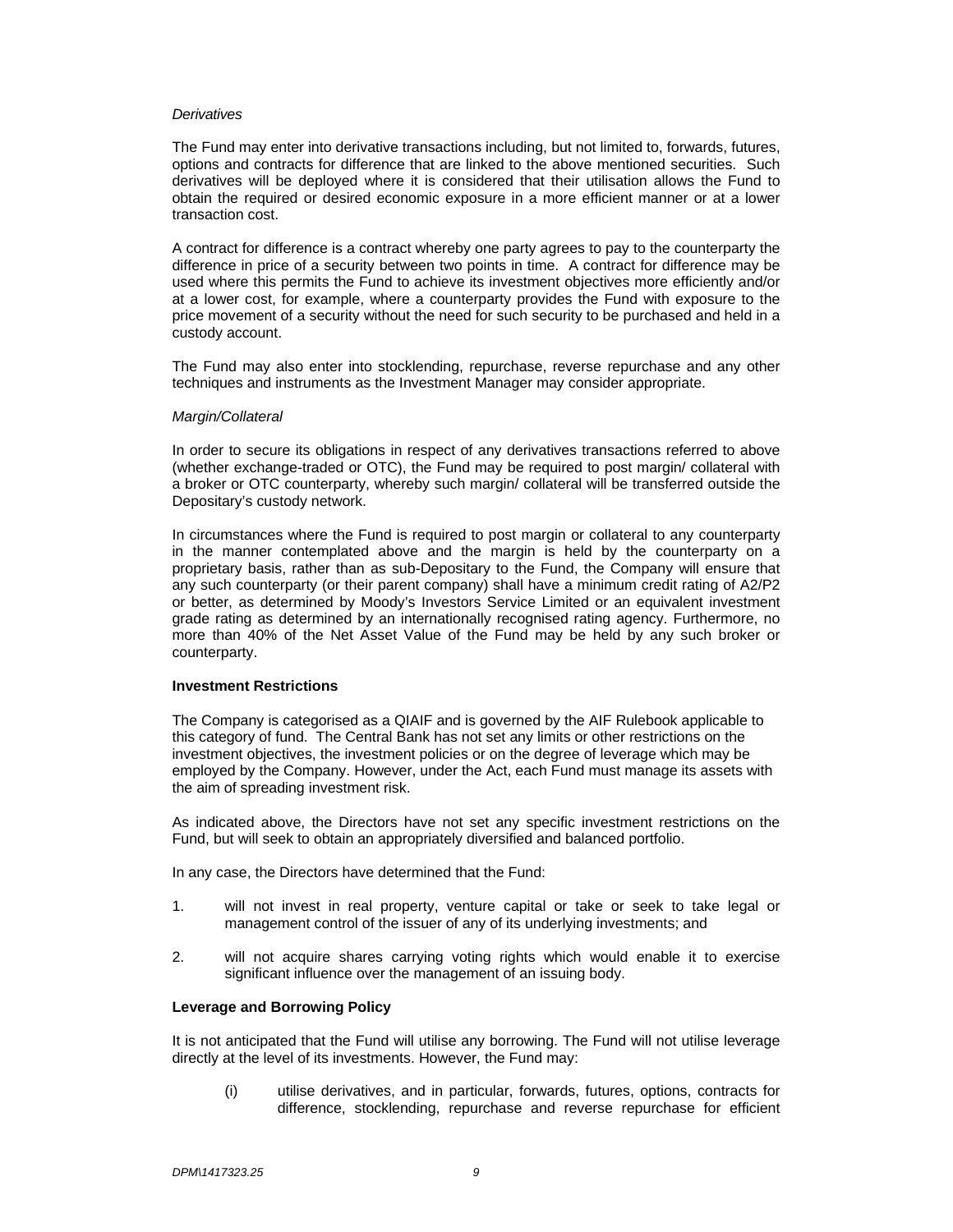portfolio management purposes. Details of such derivatives are set out in the further detail in the section entitled "Investment Policy" above and in the Prospectus under the section entitled "Use of Derivative Instruments". It is not intended to leverage the portfolio of the Fund through such derivatives and so the value of the relevant position will not be greater than that which would be achieved through the direct investment in the corresponding underlying asset;

- (ii) utilise forward foreign exchange contracts to hedge and/or gain foreign currency exposure. Details of forward foreign exchange contracts are set out in the further detail in the section entitled "Investment Policy" above and in the Prospectus under the section entitled "Use of Derivative Instruments". The use of such derivatives will result in leverage, provided always that such leverage will always be within the limits set out below; and
- (iii) borrow up to 5 % of its Net Asset Value for temporary purposes, which will be for the purpose of meeting frictional liquidity requirements and bridging timing differences between transactions.

The Investment Manager shall calculate global exposure pursuant to the commitment approach as permitted under the Central Bank's AIF Rulebook and will comply with the limits described therein. Furthermore, it is intended that the maximum potential leverage of the Fund, shall not exceed (i) 100 per cent of the Net Asset Value of any Fund, as calculated pursuant to the commitment method and (ii) 100 per cent of the Net Asset Value of any Fund, as calculated pursuant to the gross method (i.e. the sum of the absolute values of all positions as set out in Article 7 of the Commission Delegated Regulation (EU) No 231/2013).

# **Dividend Policy**

It is currently not intended that the Fund will pay dividends or otherwise make distributions to Shareholders.

# **Risk Factors**

#### **Investors' attention is drawn to the risk factors set out in the Prospectus and to the following additional risk factors.**

Shareholders should note that the management fees and expenses incurred by the Fund will as far as possible be deducted from the income of the Fund. If there is insufficient income, the balance will be charged to the capital of the Fund. This may have the effect of lowering the capital value of the Shareholder's investment.

#### **Taxation**

Any change in the Fund's tax status or in taxation legislation could affect the value of the investments held by the Fund and could affect the return to investors. Potential investors and Shareholders should note that the statements on taxation, which are set out herein are based on advice which has been received by the Directors regarding the law and practice in force in the relevant jurisdiction as at the date of this Supplement and the Prospectus. As is the case with any investment, there can be no guarantee that the tax position or proposed tax position prevailing at the time an investment is made in the Fund will endure indefinitely. The attention of potential investors is drawn to the tax risk associated with investing in the Fund. See section headed "Taxation" on page 26 in the Prospectus.

#### **Subscriptions**

Shares were subscribed for during the Initial Offer at a price of €100 (the "**Initial Offer Price**").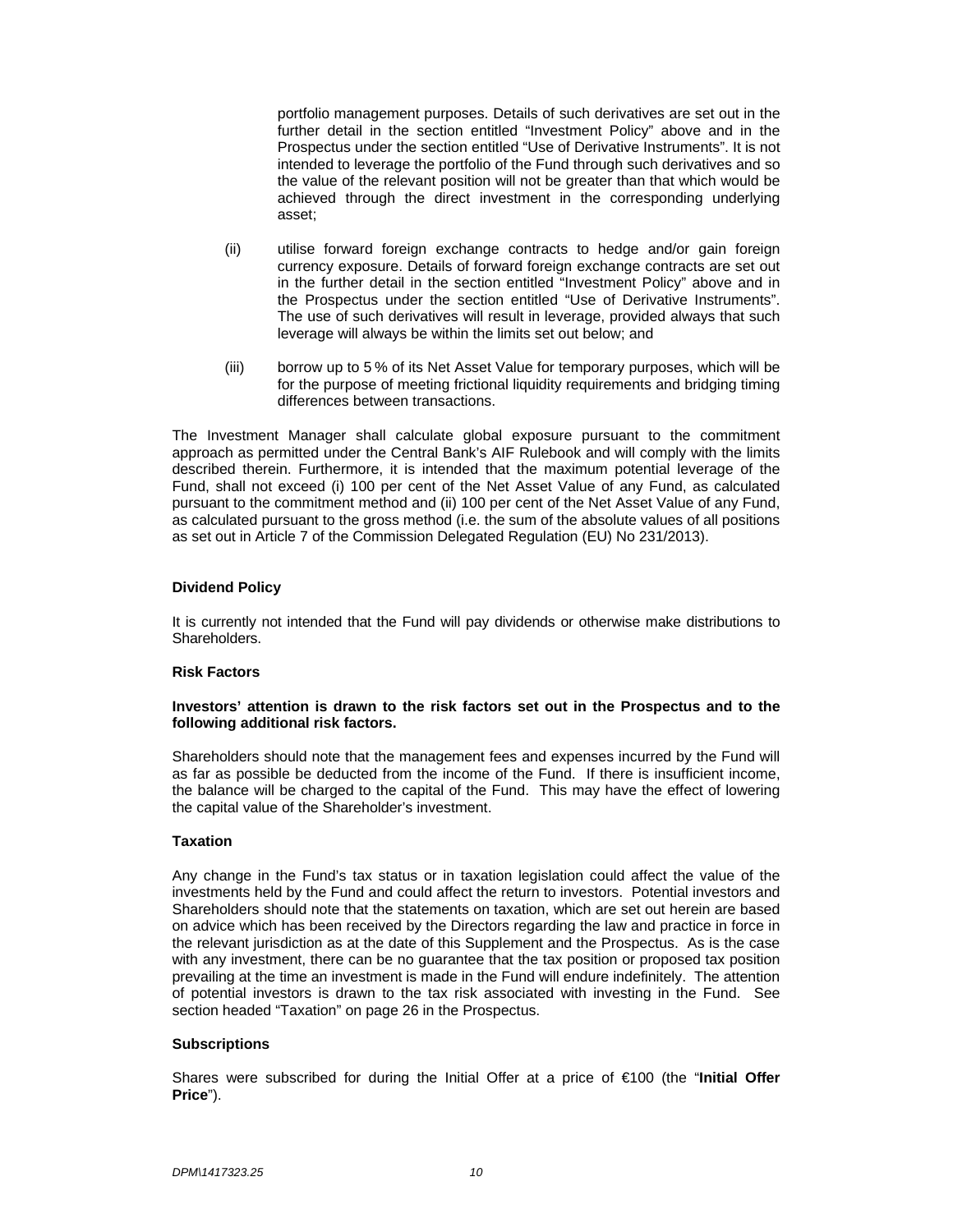Following the relevant Closing Date, Shares were available for subscription at the Net Asset Value on each Dealing Day. Applicants must subscribe the relevant Minimum Subscription (in the case of an applicant's first subscription into the Fund) or in the case of a Shareholder applying for further Shares, the Minimum Subsequent Subscription as set out herein.

Following the relevant Closing Date investors making an application for subscription should send the completed Application Form to be received by post, delivery or fax (with the original form and supporting documentation in relation to money laundering checks to follow as soon as is possible) by the Administrator no later than the Subscription Dealing Deadline. Subscription monies (in cleared funds) must be received by the Administrator, for the account of the Fund, by no later than 5.00pm (Irish time), on the third Business Day after the relevant Dealing Day. If payment in full has not been received by the relevant times stipulated above, the application may be refused and any Shares issued will be cancelled.

Applications not received or incorrectly completed applications received by the Administrator by the Subscription Dealing Deadline for the relevant Dealing Day shall be held over and applied on the next following Dealing Day or until such time as a properly completed Application Form is received by the Administrator on the date on which it is processed.

#### **Subscription Fee**

The Directors may in their absolute discretion charge a subscription fee, payable to the Investment Manager, of up to 4 per cent. of the aggregate investment amount subscribed. This fee may be paid in full or in part by the Investment Manager to introducing agents and intermediaries.

#### **Redemptions**

Shares will be redeemable at the option of the Shareholder on each Dealing Day except in the circumstances described herein and in the Prospectus. Following the relevant Closing Date, Shares may be redeemed at the Net Asset Value on each Dealing Day. Requests for redemption may be made by post, delivery or fax (with the original to follow as soon as is possible) to the Administrator so as to be received by no later than the Redemption Dealing Deadline for the relevant Dealing Day on which the Shares are to be redeemed. Shares will be redeemed at the Net Asset Value as calculated on the relevant Dealing Day.

Redemption requests not received by the relevant Redemption Dealing Deadline shall be, held over and applied on the next following Dealing Day. Redemption requests for less than the Minimum Redemption will be refused. A request for a partial redemption of Shares will be refused, or the holding may be redeemed in its entirety, if, as a result of such partial redemption, the aggregate Net Asset Value of the Shares maintained by the Shareholder would be less than the Minimum Holding specified in the relevant section herein.

Settlement for redemptions will normally be made by telegraphic transfer to the bank account of the Shareholder specified in the Application Form (at the Shareholder's risk). Payment will normally be made within three Business Days, and in any event, within ten Business Days of the Dealing Day on which the redemption request has been processed. No payments to third parties will be effected. The applicant shall not without the written consent of the Company be entitled to withdraw a redemption request.

Redemption proceeds will not be remitted until the Administrator has received the original of the redemption request. In addition, if an original redemption request including payment details has not been received prior to the date on which the redemption proceeds are to be paid, payment will be delayed. No redemption payment may be made from that holding until the original Application Form has been received from the Shareholder and all documentation required by the Administrator including any documents in connection with anti-money laundering procedures have been received.

As set out in the Prospectus, the Directors also reserve the right to the compulsory redemption of all Shares of any class held by a Shareholder if the aggregate Net Asset Value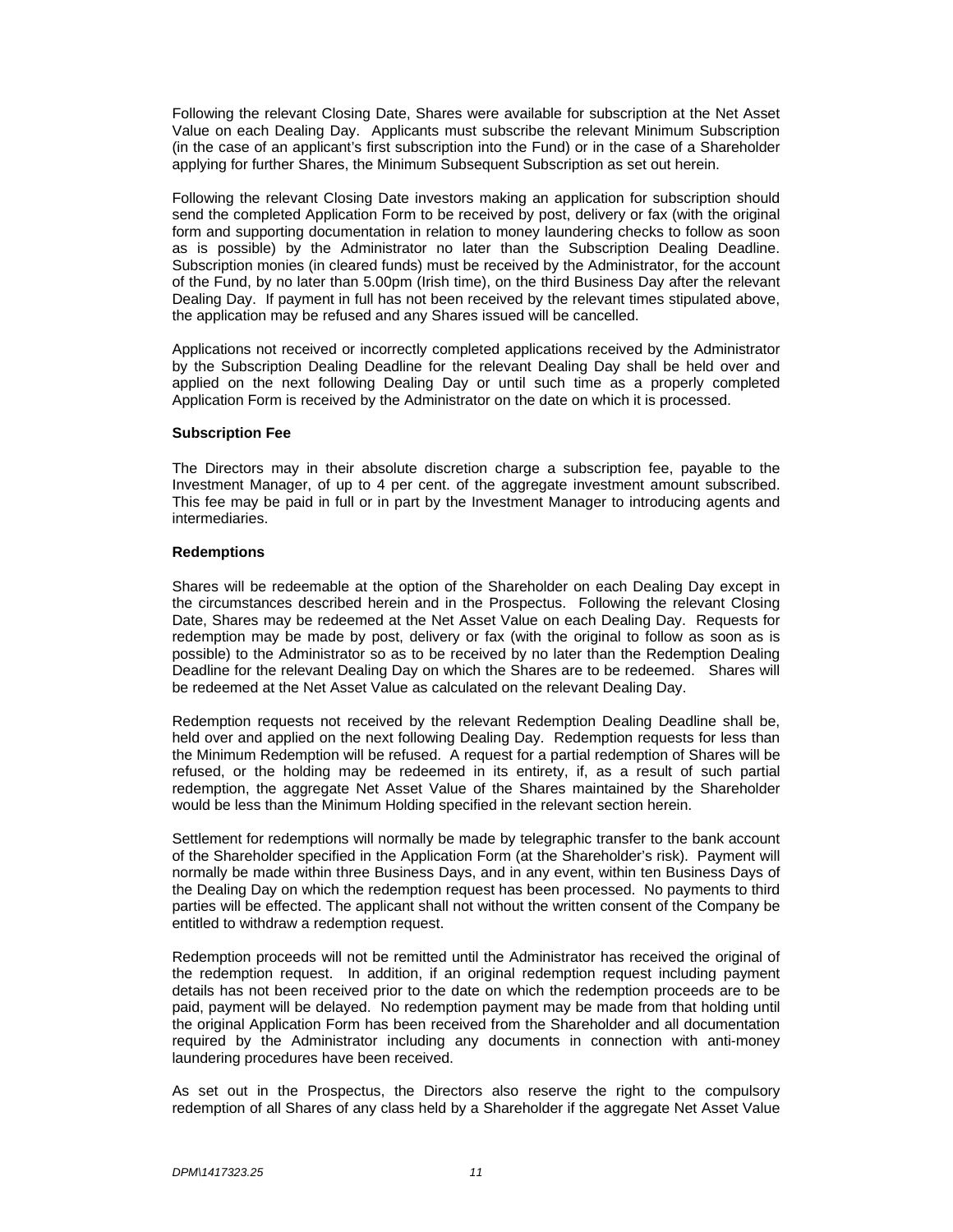of the Shares of that class held by the Shareholder is less than the Minimum Holding specified herein. Prior to any compulsory redemption of such class of Shares, the Administrator will notify the Shareholders in writing providing such Shareholder with at least thirty days notice to purchase additional Shares of such class to meet this minimum requirement.

# **Redemption Fee**

A redemption fee of up to 5% of the redemption price may, at the absolute discretion of the Directors, be charged in respect of a redemption of shares by an investor. It is expected that any redemption fee would only be charged in exceptional market circumstances.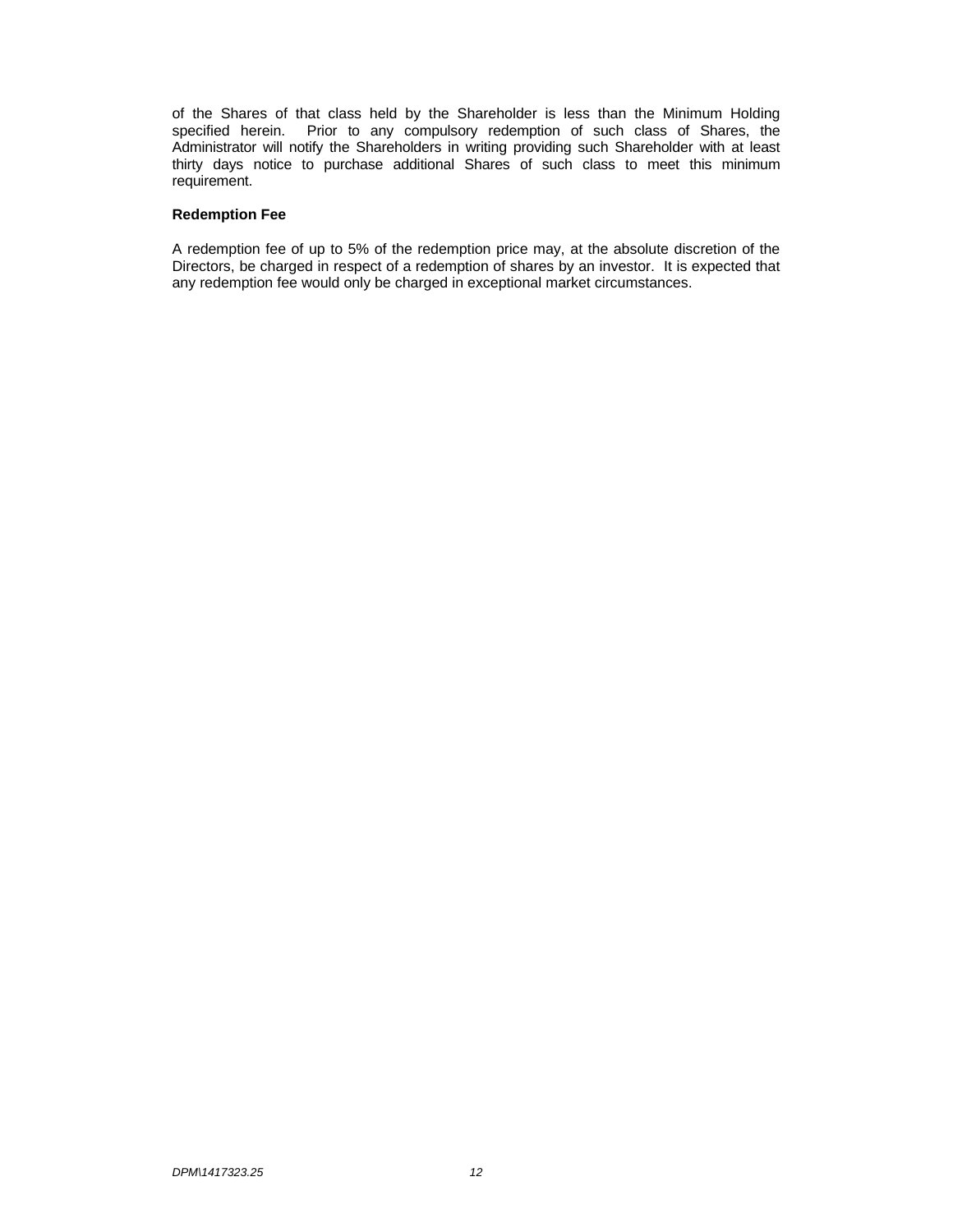## **Conversion of Shares**

A Shareholder shall have the right to convert all or any portion of his Shares in the Fund (the **"Original Fund"**) into Shares of another Fund (the **"New Fund"**) on such terms and subject to such conditions as determined by the Directors and set out from time to time in the Prospectus.

Subject to the receipt by the Administrator of a notice requesting such conversion, which shall include such information as may be specified from time to time by the Directors or their agent (a **"Conversion Notice"**) at least thirty days before the Dealing Day on which the conversion is to be effected, the conversion of the Shares comprised in the Conversion Notice shall be effected on the next following Dealing Day. Conversions will only be accepted where cleared funds and completed application forms have been received in respect of the original subscriptions.

Conversion of the Shares comprised in the Conversion Notice shall be effected on the relevant Dealing Day by the redemption of the Shares of the Original Fund and the allotment and issue of Shares of the New Fund in proportion to (or as nearly as possible in proportion to) the holding of the Shares of the Original Fund. Where the number of Shares of the New Fund to be issued is not a whole number, the Directors may, at their absolute discretion, issue fractions of Shares of the New Fund up to two decimal places and any excess shall be returned to the Shareholder seeking to convert the Shares of the Original Fund

The applicant shall not without the written consent of the Company be entitled to withdraw a Conversion Notice except in any circumstances in which he would be entitled to withdraw a request for a redemption of Shares.

On any conversion the Company shall be entitled to deduct an amount in respect of any duties and charges arising out of such conversion.

# **Investment Management and Distribution Fees**

Investors' attention is drawn to the Fees and Expenses Section in the Prospectus.

In respect of investment management services and distribution services provided to the Fund, the Company shall pay to the Investment Manager and any relevant Distributor an aggregate fee not exceeding 3% of Net Asset Value of the Fund.

# **Performance Fee**

The Investment Manager is also entitled to a 20 per cent. performance related fee (the "Performance Fee"). Such Performance Fee is payable to the extent that any increase in the NAV per Share during the relevant Performance Period (when expressed as a percentage) is higher than 7% per annum pro-rated for the relevant Performance Period (the "Performance Target") provided that, with respect to any Performance Period that is less than the normal full duration of a Performance Period the Performance Target shall be reduced pro rata to reflect the actual duration of the relevant Performance Period. The Performance Fee accrues and is payable at the end of each relevant Performance Period.

A Performance Fee will only be payable to the extent that the NAV per Share (before application of the Performance Fee) at the end of each Performance Period exceeds the Performance Target, which in the case of the first Performance Period, is applied to the Initial Offer Price, and in respect of subsequent Performance Periods is applied to the highest NAV per Share at the end of any previous Performance Period. Accordingly, for the avoidance of doubt, a Performance Fee will only be payable on any increase in performance over and above the Performance Target (where such Performance Target will always exceed the NAV per Share on which the previous Performance Fee was paid).